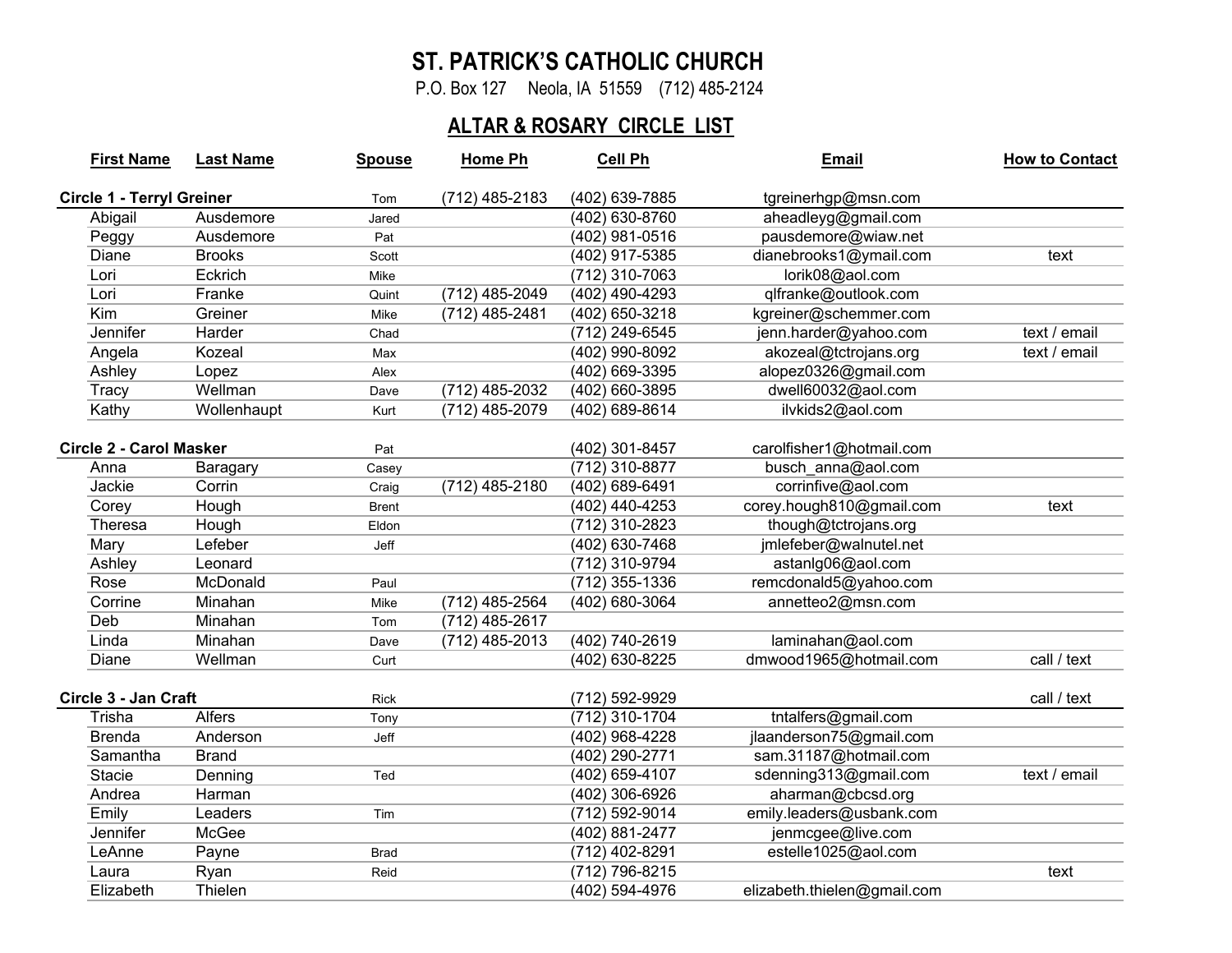| <b>First Name</b>                 | <b>Last Name</b>     | <b>Spouse</b> | <b>Home Ph</b> | Cell Ph                          | <b>Email</b>                                | <b>How to Contact</b> |
|-----------------------------------|----------------------|---------------|----------------|----------------------------------|---------------------------------------------|-----------------------|
| Circle 4 - Rita Schnitker         |                      | Dan           | (712) 485-2080 | (620) 339-5422                   | rms2deg@gmail.com                           |                       |
| Jackie                            | <b>Brower-Fincel</b> |               |                | (402) 689-2150                   | jbrowerfincel@msn.com                       |                       |
| Michelle                          | Ferguson             | <b>Drew</b>   | (712) 485-2116 | (402) 680-3413                   |                                             |                       |
| Marlene                           | Huebner              |               | (712) 485-2471 |                                  |                                             |                       |
| Jeanette                          | Masker               |               |                | (712) 310-0535                   |                                             |                       |
| Tracy                             | Masker               | Jim           |                | (402) 990-4251                   | tracymasker@hotmail.com                     |                       |
| Sue                               | <b>Matthews</b>      |               |                | (402) 306-6787                   |                                             |                       |
| Pat                               | Moffatt              | $\mathsf{Ed}$ |                | (402) 639-5159                   | Ed's cell phone                             |                       |
| Pat                               | Nelson               |               | (712) 485-2149 |                                  |                                             |                       |
| Diane                             | Pierce               | Jason         |                | (402) 960-6613                   | dpierce@piercecomm.net                      |                       |
| Donna                             | Ring                 | Charlie       |                | (651) 398-7685                   | donna.ring9@gmail.com                       |                       |
| Marian                            | Wellman              | Joe           | (712) 485-2579 | (402) 689-1807                   | jmwellman10@gmail.com                       |                       |
| <b>Circle 5 - Julie McDonough</b> |                      | Matt          |                | (319) 330-6881                   | mcdpchef@gmail.com                          | email                 |
| Kristen                           | <b>Bladt</b>         | Michael       |                | (712) 880-5010                   | kwestergaard12@gmail.com                    | email                 |
| Stephanie                         | <b>Blum</b>          | <b>Brad</b>   |                | (712) 579-4919                   | connell.steph@gmail.com                     |                       |
| Cristy                            | Daniel               | Nicholas      |                | (402) 319-9227                   | cdaniel@csm.edu                             |                       |
| Jennifer                          | Fletcher             | Matt          | (712) 256-6635 | (402) 960-6840                   | jebern02@hotmail.com                        |                       |
| Sandy                             | Larson               | Gary          | (712) 545-3051 | (402) 510-3265                   | sandy@larsonfarms.org                       |                       |
| Andrea                            | Mahlberg             | Jim           | (712) 566-2306 | (402) 659-4183                   | andrea.mahlberg@gmail.com                   |                       |
| Maureen                           | Mann                 | Dave          |                | (402) 505-0002                   | mann@walnutel.net / # listed is Dave's cell |                       |
| <b>Beth</b>                       | McCollough           | Chris         | (712) 566-9042 | (402) 637-7862                   |                                             |                       |
| Mackenzie                         | Shelton              | Jack          |                | (402) 680-8213                   | sheltonomaha@gmail.com                      |                       |
| Rachel                            | Stolz                | Frank         | (712) 566-9090 | (402) 670-6226                   | stolz9090@msn.com                           |                       |
| Jane                              | Whannell             | Jeff          | (712) 566-2795 | (402) 319-6568                   | whannell@walnutel.net                       |                       |
| <b>Circle 6 - Cecilia Powell</b>  |                      | Michael       | (712) 566-3434 | (402) 980-7269                   | cepowell76@hotmail.com                      | call home             |
| Jackie                            | Bertelsen            | Vern          |                | (712) 310-8357                   | Jackie.Bertelsen@nmhs.org                   | text                  |
| Jeanette                          | <b>Brecher</b>       |               |                | (512) 585-6774                   | jaybrecher1@gmail.com                       |                       |
| Kristen                           | Carlson              | Heath         |                |                                  | kristenmcarlson5@gmail.com                  |                       |
| Jennifer                          |                      | Mick          |                | (531) 301-9183                   |                                             |                       |
|                                   | Kuehn<br>Martin      | Jim           | (712) 566-3403 | (402) 669-0976<br>(402) 960-8643 | jennqn1@hotmail.com                         |                       |
| Laura                             |                      | <b>Bob</b>    |                |                                  | firemnbob@gmail.com                         |                       |
| Crissy                            | Masker               | Joe           | (712) 566-2664 | (402) 699-9646                   | crissymasker@msn.com                        |                       |
| Janel                             | <b>Myers</b>         | Michael       | (712) 566-9454 | (712) 326-5473                   | janelmyers08@gmail.com                      |                       |
| Denise                            | Parish               | Clint         | (712) 566-2204 | (402) 490-3860                   | dcparish22@msn.com                          |                       |

Kyle (712) 310-0935 lindabruck@hotmail.com<br>Peter (712) 566-6002 (712) 420-9885 nikb36@hotmail.com

Peter (712) 566-6002 (712) 420-9885 nikb36@hotmail.com<br>Lynn (402) 679-3680 suestenlund@aol.com

Lynn (402) 679-3680 suestenlund@aol.com

Linda Scott

Nikki Scriven

Sue Stenlund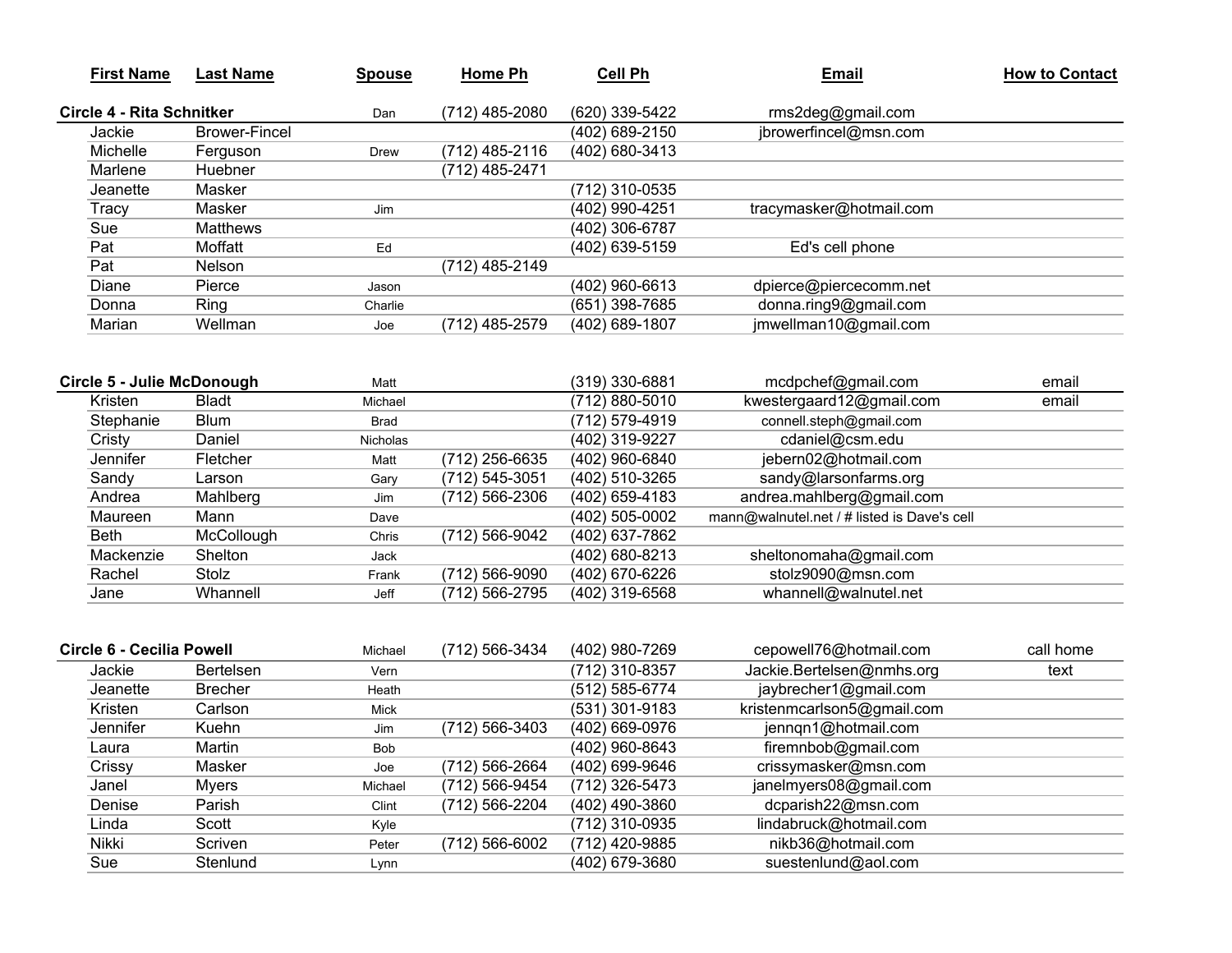| <b>First Name</b>                 | <b>Last Name</b>  | <b>Spouse</b>  | <b>Home Ph</b>   | <b>Cell Ph</b>     | <b>Email</b>                            | <b>How to Contact</b> |
|-----------------------------------|-------------------|----------------|------------------|--------------------|-----------------------------------------|-----------------------|
| Circle 7 - Teresa Hoffman         |                   |                |                  | (402) 740-5296     | hoffmant40@gmail.com                    | text / email          |
| Amy                               | Ausdemore         |                |                  | (402) 680-3797     | amy.ausdemore@legentclearing.com        |                       |
| Shelley                           | <b>Brown</b>      | Scott          |                  | (712) 310-1672     | sbrown2@walnutel.net                    |                       |
| Connie                            | Casson            |                |                  | (402) 981-5973     | cmcasson@gmail.com                      |                       |
| Lisa                              | Marcantonio       |                |                  | (402) 321-8195     | lisa.marcantonio@schneider-electric.com |                       |
| Gina                              | Pearson           | Roger          |                  | (712) 326-9735     | gpearson995@gmail.com                   | text                  |
| Kathy                             | Rath-Fischer      | Greg           |                  | (712) 310-4592     | kfischer3@hotmail.com                   | call/text/email       |
| Mary                              | Rowe              | Eric           |                  | (402) 616-9647     | rowever1@msn.com                        |                       |
| Erin                              | Schoening         | Devin          |                  | (402) 650-6602     | eschoening@cbcsd.org                    |                       |
| Marsha                            | Slobodnik         | Tim            |                  | (712) 310-4854     | woodmantim1@gmail.com                   | text / email          |
| Ann                               | Taylor            | Jim            |                  | (402) 301-8038     | taylorstrims@gmail.com                  |                       |
| Cecilia                           | Thomas            | Chad           |                  | (712) 326-9052     | ceciliathomas6@yahoo.com                | text                  |
|                                   |                   |                |                  |                    |                                         |                       |
| Circle 8 - Rhea Gross             |                   | Curt           | (712) 485-2125   | (402) 699-1311     | curtrheagross@gmail.com                 | text / email          |
| Paige                             | Daughenbaugh      | Kelly          | (712) 644-2538   | (402) 699-3018     | kandpdaugh@msn.com                      |                       |
| Dee                               | Dollen            | Steve          | (712) 485-2408   | (402) 677-9361     | dsdollen@aol.com                        |                       |
| Paulina                           | Gonzalez Pichardo | Clay McGargill |                  | (402) 510-5413     | ichpaulina@gmail.com                    |                       |
| Traci                             | Huebner           | Rob            | (712) 488-6109   | (402) 650-1779     | thuebner@fnni.com                       |                       |
| Wendy                             | Lausen            | <b>Brett</b>   |                  | (402) 980-2503     | wendyausdemore@gmail.com                | email                 |
| Carolyn                           | McDermott         | Dan            | (712) 485-2089   | (402) 290-8581     | cndmcdermott@gmail.com                  | text                  |
| Jennifer                          | Murphy            |                |                  | (641) 226-3710     | jamurphy1715@gmail.com                  | text / email          |
| <b>Diane</b>                      | Osbahr            |                |                  | $(402)$ 981-6840   | dosbahr@walnutel.net                    |                       |
| Lisa                              | Pape              | <b>Brandon</b> |                  | (402) 740-9490     | lisam390@gmail.com                      |                       |
| Pam                               | Ring              | Kevin          |                  | (712) 320-0130     |                                         |                       |
| Heather                           | Turner            | Joe            | (712) 485-2621   | (712) 310-3214     | hturner0421@yahoo.com                   |                       |
| <b>Circle 9 - Diane Rodenburg</b> |                   | Fred           |                  | (402) 676-1477     | dcrodenburg@gmail.com                   | text                  |
| Heather                           | Ausdemore         | Tony           | (712) 483-2208   | (402) 690-2187     | hausdemore@wiaw.net                     |                       |
| Sarah                             | <b>Buckholdt</b>  | Bryan          |                  | (402) 290-0499     | sbbuckholdt@yahoo.com                   |                       |
| Kim                               | Denning           |                |                  | (712) 579-1410     | kdenning81@hotmail.com                  | text / email          |
| Kim                               | Esser             | Chuck          | (712) 485-2598   |                    |                                         |                       |
| Sheryl                            | Genereux          | Mike           | (712) 545-9041   | (402) 960-1122     | msgenereux@gmail.com                    |                       |
| Joyce                             | Gray              | Mike           | $(712)$ 485-2480 | $(402) 681 - 6270$ | gray 04@msn.com                         |                       |
| Jennifer                          | McDermott         | Jeremy         |                  | (712) 407-2126     | mcdermott.jennifer@stuarttinley.com     |                       |
| Amanda                            | Scherer           | Brandon        |                  | (402) 740-2110     | amandabahrke@gmail.com                  |                       |
| Colleen                           | <b>Tigges</b>     | Steven         |                  | (402) 679-2020     | colleenann25@gmail.com                  |                       |
| Marsha                            | Wellman           | John           | (712) 485-2325   |                    |                                         |                       |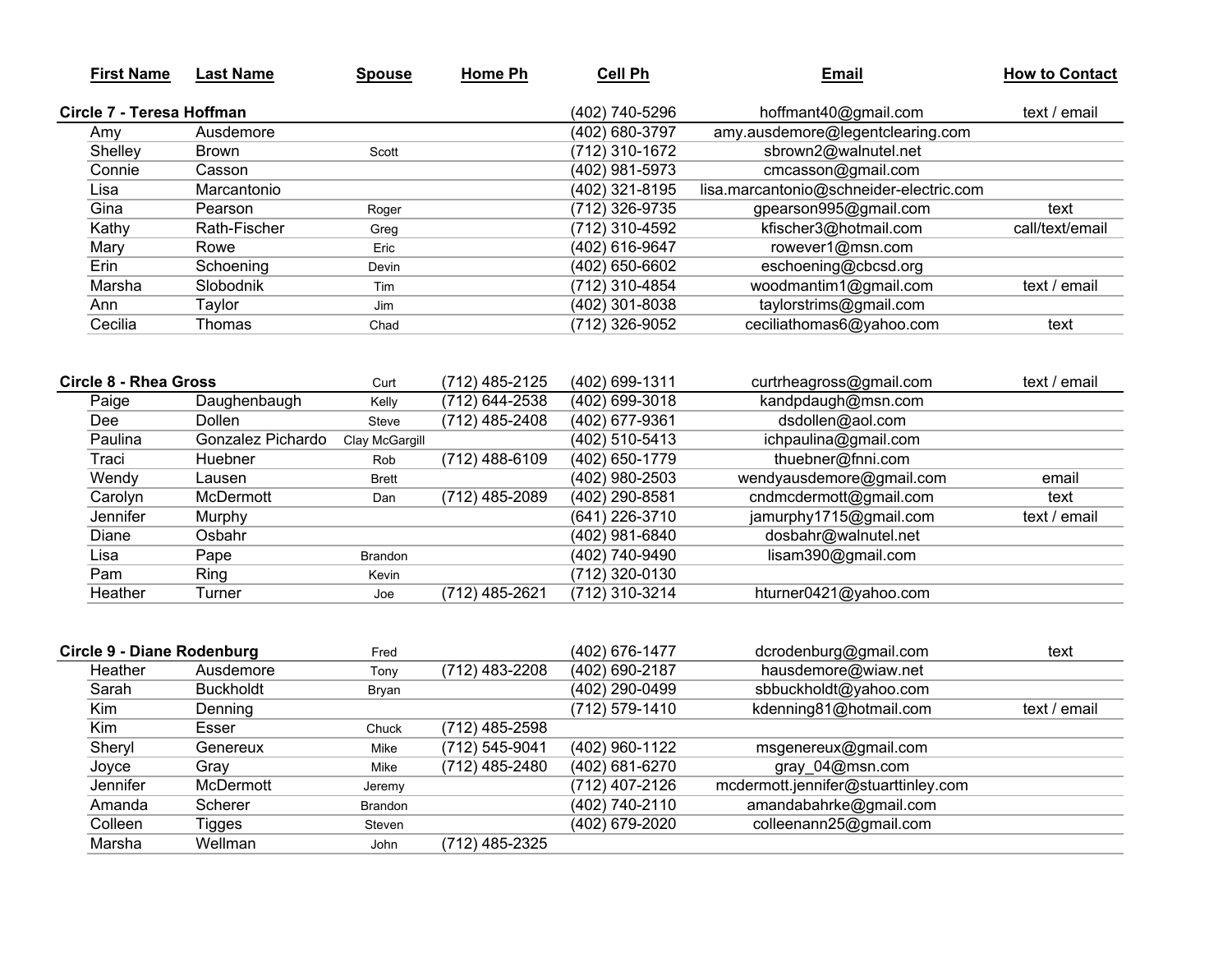| <b>First Name</b>               | <b>Last Name</b> | <b>Spouse</b>  | <b>Home Ph</b>   | <b>Cell Ph</b> | <b>Email</b>                   | <b>How to Contact</b> |
|---------------------------------|------------------|----------------|------------------|----------------|--------------------------------|-----------------------|
| Circle 10 - Shannon Nye         |                  | Kevin          |                  | (712) 309-1436 | shannye7@gmail.com             | call/text/email       |
| Donna                           | Ausdemore        | Dave           | $(712)$ 488-3751 | (402) 290-1172 | ausdemoredonna@gmail.com       | text                  |
| Sue                             | Ausdemore        | Gary           |                  | (402) 630-0523 | gausdemore@wiaw.net            |                       |
| <b>Becky</b>                    | <b>Baker</b>     | Jared          |                  | (402) 669-2878 | bmmjmb@gmail.com               | text                  |
| Nancy                           | <b>Becker</b>    |                |                  | (712) 249-7034 | suebee04@hotmail.com           | call/text/email       |
| Jeannie                         | Disalvo          | Dan            |                  | (712) 310-1405 | jmw1973@hotmail.com            |                       |
| Jan                             | Divin            |                |                  | (402) 679-2045 | jidiv@wiaw.net                 | call                  |
| Angie                           | Grote            | <b>Brian</b>   |                  | (712) 310-1819 | aboeck0920@gmail.com           |                       |
| Kari                            | Kunze            | Kyle           |                  | (712) 310-3799 | karikunze216@gmail.com         | text                  |
| Michelle                        | Luett            | Marc           | (712) 566-9527   | (913) 461-7709 | michelle.luett@mcgladrey.com   |                       |
| Kayle                           | Price            | Jacob          |                  | (402) 290-6152 | kausdemore459@gmail.com        |                       |
| Shelley                         | Pursell          | Patrick        |                  | (402) 681-6552 | pursellshelley@yahoo.com       |                       |
|                                 |                  |                |                  |                |                                |                       |
| <b>Circle 11 - Sandi Pauley</b> |                  | Rob            | (712) 544-2355   | (712) 579-2327 | sanpauley@gmail.com            | call/text/email       |
| Laura                           | Ausdemore        | Dennis         | (712) 488-7271   | (712) 216-0127 | lauraausdemore@hotmail.com     | home or email         |
| Melinda                         | <b>Bruck</b>     | Randy          |                  | (712) 216-0796 | rcbruck10@gmail.com            |                       |
| Kelly                           | Dollen           | Scott          |                  | (402) 250-3696 | tinyfarms@wiaw.net             |                       |
| Molly                           | Harman           | Jesse          |                  | (402) 332-6289 | mollydollen@gmail.com          |                       |
| Tiffany                         | Lockman          |                |                  | (402) 968-7760 | tiffanysne@yahoo.com           |                       |
| <b>Babetta</b>                  | Lucke            | Bill           |                  | (712) 579-4455 | b1957@wiaw.net                 | text / email          |
| Kim                             | McDonald         | Kenny          | (712) 488-2621   | (402) 990-4743 | k mcd@iowatelecom.net          |                       |
| Danielle                        | Petersen         | James          |                  | (402) 709-7525 | daniellepetersen531@yahoo.com  |                       |
| Nancy                           | Rohatsch         |                | (712) 545-9089   | (712) 310-6745 |                                |                       |
| Heather                         | Schroeder        | Randy          |                  | (402) 505-0304 | heather@creditinfosystems.com  |                       |
|                                 |                  |                |                  |                |                                |                       |
| Circle 12 - Roberta Morse       |                  |                | (712) 485-2083   | (402) 212-7015 | hillsideacres@msn.com          | call/text/email       |
| Katie                           | Ausdemore        | Ben            |                  | (402) 639-8980 | katie.ausdemore@gmail.com      | text / email          |
| Anne                            | Bowen            | Daniel Fischer |                  | (402) 202-7282 | annehbowen@gmail.com           |                       |
| Anne                            | <b>Brummett</b>  | Matt           |                  | (402) 680-9740 | brummettanne593@gmail.com      | text / email          |
| Mary                            | Fischer          | John           | (712) 485-2555   | (402) 659-3801 | marymartinfischer@yahoo.com    |                       |
| Jenny                           | Hall             | Roger          |                  | (402) 598-9295 | jennyhall5912@gmail.com        | text                  |
| Cassie                          | Harris           | Jeff           |                  | (402) 850-0838 | clkeogh@yahoo.com              | text / email          |
| Tuesday                         | Ortman           | Charles        |                  | (402) 590-9875 | tuesdaymarie092Smith@gmail.com |                       |
| Sara                            | Pauley           | Joe            | (712) 544-2790   | (402) 599-3470 | sara23pauley@gmail.com         |                       |

Joe (712) 544-2790 (402) 599-3470 sara23pauley@gmail.com<br>Larry (712) 485-2130 (402) 676-1655 ring58@msn.com

Mary Ann Thomas Fred (402) 981-7349 fmthomas23@gmail.com call cell

Luann Ring Larry (712) 485-2130 (402) 676-1655 ring58@msn.com Jennifer Spiker Tim (402) 981-1590 jespiker@hotmail.com

Amy Wingert Eric Eric (402) 306-1539 awingert@tctrojans.org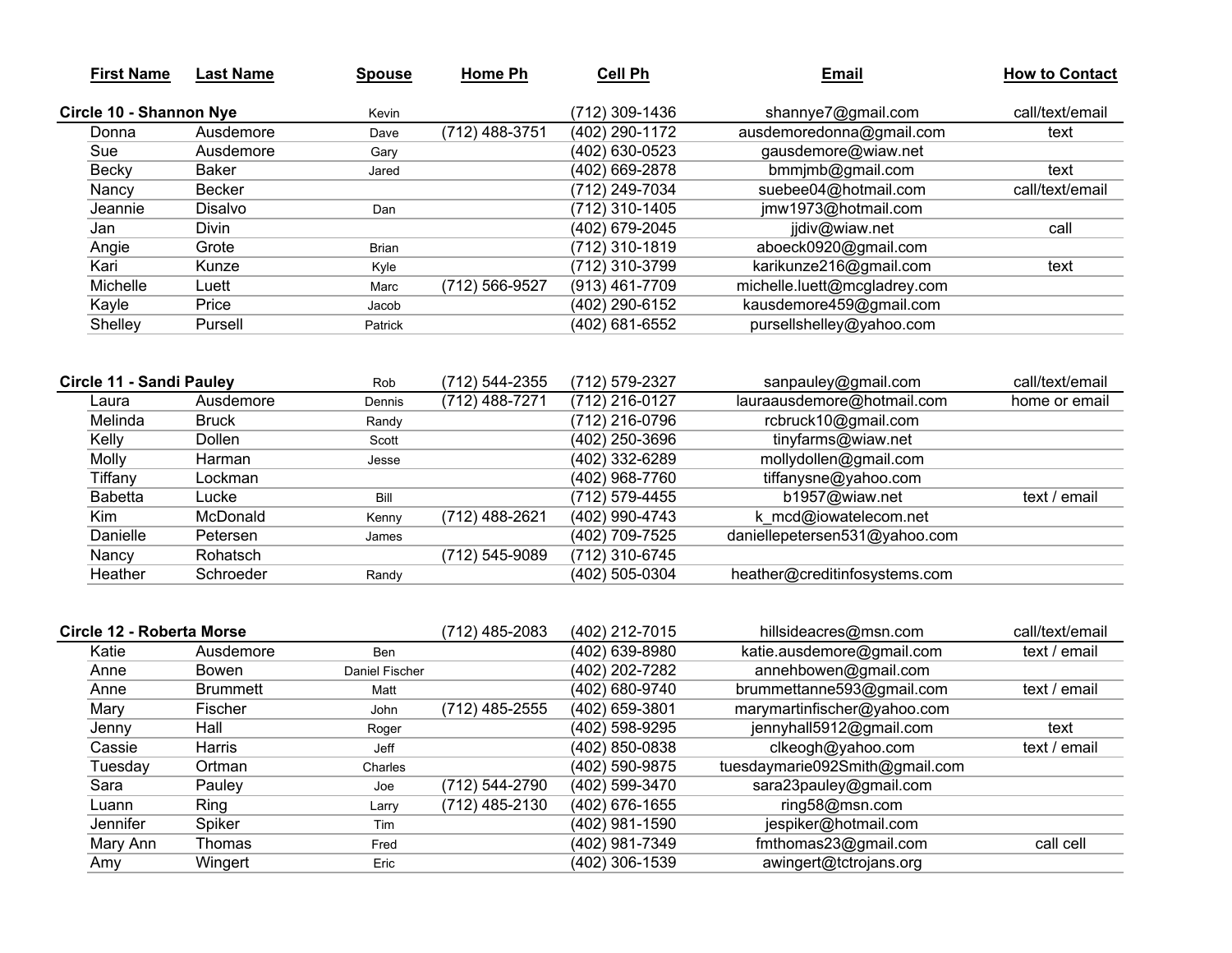| <b>First Name</b>     | Last Name       | <b>Spouse</b> | Home Ph        | <b>Cell Ph</b>   | <b>Email</b>                | <b>How to Contact</b> |
|-----------------------|-----------------|---------------|----------------|------------------|-----------------------------|-----------------------|
| Circle 13 - Jody Cook |                 | Jim           |                | (402) 881-2824   | podyjody@icloud.com         | text                  |
| Marilyn               | <b>Alfers</b>   |               | (712) 485-2043 | (402) 679-1646   | malfers@outlook.com         |                       |
| Geri                  | <b>Bjorling</b> | Mark          |                | (402) 215-4637   | bjorlingmg@aol.com          | text                  |
| Laura                 | Calhoon         | Josh          |                | (402) 690-0912   | jlcalhoon4@gmail.com        |                       |
| Cathy                 | Corrin          | Richard       | (712) 485-2290 |                  |                             |                       |
| Joanne                | Grote           | <b>Rick</b>   | (712) 485-2168 | $(402)$ 690-1800 | jogrote4@msn.com            | text                  |
| Merridy               | Larsen          | Rob           |                | (402) 290-7289   | merridylarsen@creighton.edu |                       |
| Royce                 | Morse           | Andy          |                | (402) 401-8811   | roycebolte@gmail.com        |                       |
| Darcey                | Mumm            | Kelly         | (712) 485-2208 | (402) 670-5659   | mummkdmm@walnutel.net       |                       |
| Karla                 | Pogge           | Mark          |                | (712) 579-9051   | kmp309@msn.com              | text / email          |
| Alex                  | Stunkard        | Cole          |                | (712) 242-6113   | alexlarsen2013@gmail.com    | email                 |

| Circle 14 - Peggy Thielen |               |         |                | (402) 943-7825 | tatavi07@yahoo.com         | call / text |
|---------------------------|---------------|---------|----------------|----------------|----------------------------|-------------|
| Bonnie                    | Ausdemore     | Marion  |                | (402) 980-3184 | bausdemore6@gmail.com      | text        |
| Dani                      | <b>Baxter</b> | Scot    | (712) 566-3326 | (402) 659-3719 | wilsonbaxter@yahoo.com     | email       |
| Emily                     | <b>Baxter</b> | Zach    |                | (402) 680-0893 | emilyrnelson96@gmail.com   |             |
| Heather                   | Dempsey       | Michael |                | (402) 680-2785 | heatherdempsey84@gmail.com |             |
| Lynette                   | Grobe         | Preston |                | (402) 290-0904 | lynette.grobe@gmail.com    |             |
| Lynette                   | Oberdorfer    | Andrew  |                | (402) 850-1815 | andy n susie@hotmail.com   |             |
| Mindy                     | Schechinger   | Jeff    |                | (712) 790-2141 | mindykia@gmail.com         | text        |
| Terri                     | Schnitker     | Dean    | (712) 485-2382 |                |                            |             |
| Bonnie                    | Turner        |         | (712) 485-2570 |                | neolabonnie@gmail.com      | email       |
| Michaela                  | Ward          | Tim     |                | (402) 306-4841 | wardmichaela@ymail.com     |             |
|                           |               |         |                |                |                            |             |

| Circle 15 - Joan Justice |                  |        | (712) 483-2491 |                | joanmjustice@yahoo.com       | home / email     |
|--------------------------|------------------|--------|----------------|----------------|------------------------------|------------------|
| Kris                     | <b>Brockhoff</b> | Art    |                | (402) 980-1396 | kbphoto65@gmail.com          | call cell / text |
| Allison                  | <b>Ehlers</b>    | Austin |                | (712) 358-3265 | ahofmaster14@gmail.com       |                  |
| Lois.                    | Flemming         |        |                | (402) 639-6297 | jlflemming45@gmail.com       |                  |
| Sheila                   | <b>Heilman</b>   |        |                | (402) 681-1540 | smmheilman@hotmail.com       |                  |
| Jean                     | Hofmaster        |        |                | (712) 358-1079 | jean.hofmaster@jacklinks.com |                  |
| Karen                    | Kav              |        | (712) 483-2795 | (402) 238-6863 | karenkay9105@yahoo.com       | call home        |
| Jaime                    | Konz             | Scott  | (712) 482-6634 | (402) 515-0929 | jkonz@treynorcardinals.org   |                  |
| Sandra                   | Olofson          |        |                | (402) 650-7928 | solofson@wiaw.net            | text / email     |
| Alicia                   | Sweeney          | Tom    |                | (402) 515-6151 | aliciak0861@msn.com          |                  |
| Alice                    | Zimmerman        | Jerry  | (712) 483-2132 |                | stretchnalice@aol.com        |                  |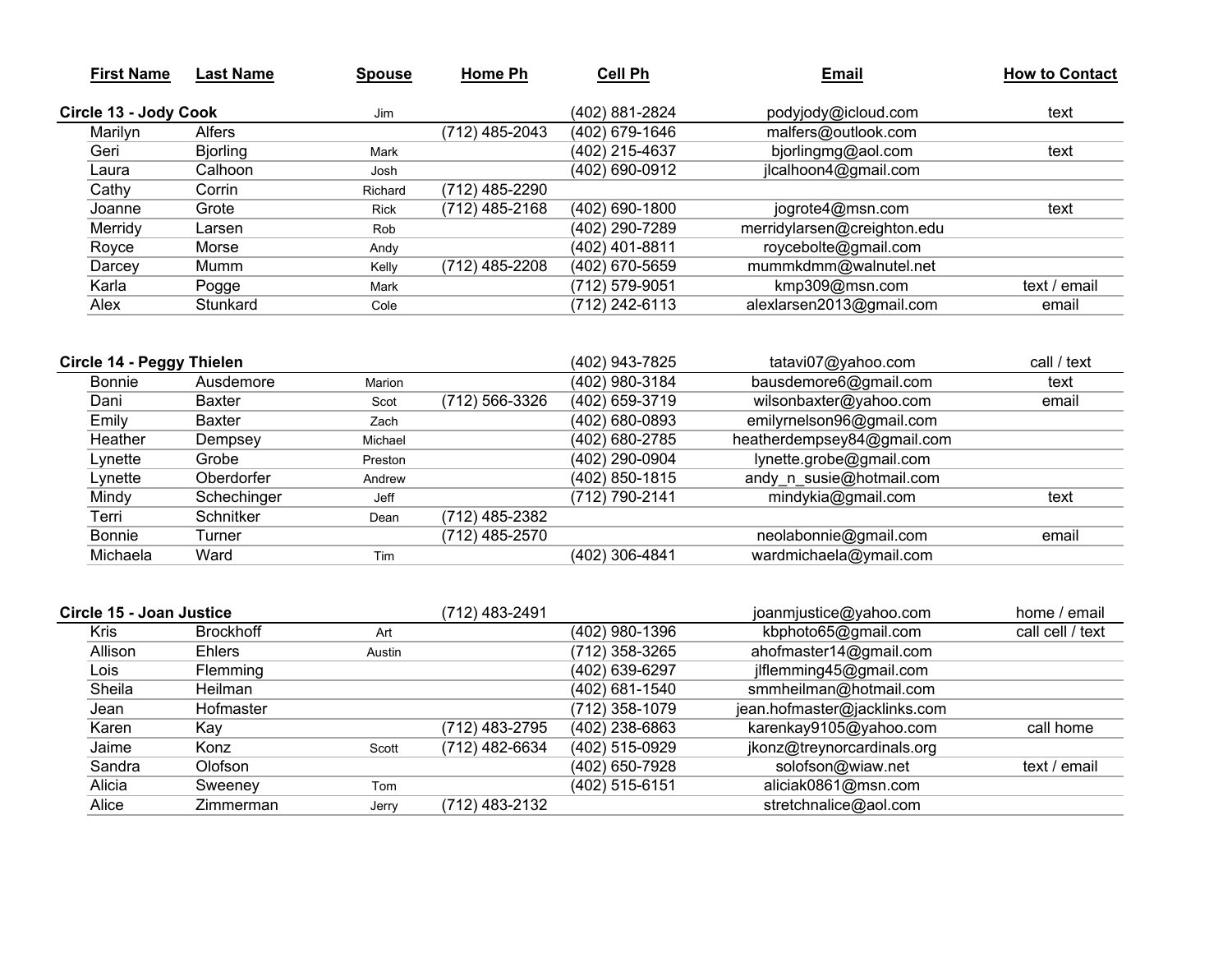| <b>First Name</b>       | <b>Last Name</b> | <b>Spouse</b> | <b>Home Ph</b>   | <b>Cell Ph</b>   | <b>Email</b>                | <b>How to Contact</b> |
|-------------------------|------------------|---------------|------------------|------------------|-----------------------------|-----------------------|
| Circle 16 - Mary Baker  |                  | Norman        |                  | (402) 651-2234   | mcblady1@gmail.com          |                       |
| Amy                     | Andersen         | Patrick       |                  | (402) 740-9499   | aglime@cbcsd.org            |                       |
| Stacy                   | Hazen            | Mark          |                  | (712) 256-3882   | stacyzeluf@yahoo.com        |                       |
| Rita                    | Heinen           | <b>Brian</b>  |                  | (402) 619-7458   | ritacecile87@gmail.com      | text                  |
| Diane                   | Huddle           | Bill          |                  | $(402)$ 676-4661 | dfishudd@gmail.com          | call/text/email       |
| <b>Becky</b>            | Martens          | Shannon       |                  | (712) 579-2492   | klein r@hotmail.com         |                       |
| Abby                    | Peters           | Scott         |                  | (402) 215-7616   | apeters@supportworks.com    |                       |
| Denise                  | Ring             |               |                  | (402) 681-3178   | brushup@walnutel.net        |                       |
| Jennifer                | Smith            | Fred          | (712) 483-2871   |                  | jsmith@tctrojans.org        |                       |
| Karen                   | Ward             | Paul          | (712) 485-2571   |                  |                             |                       |
| Joyce                   | Zimmerman        | Joe           | (712) 483-2260   |                  | jjzimm@juno.com             |                       |
|                         |                  |               |                  |                  |                             |                       |
| Circle 17 - Hannah Cook |                  | Jason         |                  | (402) 980-3186   | Han03Aus@aol.com            | call/text/email       |
| Andrea                  | <b>Bolte</b>     | Travis        |                  | (402) 250-8038   | tbolte@walnutel.net         |                       |
| Alexia                  | Cochran          | Cary          |                  | (712) 890-8051   | cochranalexia@gmail.com     | call/text/email       |
| Jennifer                | Fischer          | <b>Brian</b>  |                  | (402) 250-6734   | jenhundtofte@gmail.com      |                       |
| Sandy                   | Konz             |               | (712) 485-2248   |                  | gskonz@hotmail.com          |                       |
| Mary                    | Lefeber          | Dave          | (712) 483-2104   |                  | dandm@iowatelecom.net       |                       |
| Julie                   | <b>McDermott</b> | Kent          | $(712)$ 483-2648 | (402) 250-8187   | jmcdermott6571@gmail.com    |                       |
| Gail                    | Pogge            | Dan           | (712) 483-2022   |                  |                             |                       |
| Deanna                  | Price            | Randy         | (712) 483-2471   | (402) 650-7884   | rdprice@wiaw.net            |                       |
| Sherry                  | Wilson           |               |                  | (402) 689-8171   | sherrywilson31478@gmail.com |                       |
| Katie                   | Zabel            | David         |                  | (402) 960-0939   | katie.zabel@gmail.com       |                       |
|                         |                  |               |                  |                  |                             |                       |
| Circle 18 - Liz Lyons   |                  | Dan           | (712) 483-2651   | (402) 616-4367   | elyons@tctrojans.org        | text / email          |
| Kelly                   | Alfers           | Dean          |                  | (712) 326-8290   | berrybestpies@hotmail.com   | call/text/email       |
| Mary Beth               | <b>Bladt</b>     | Wayne         | (712) 483-2998   | (402) 669-4173   | mbladt@cbcsd.org            | text / email          |
| Dee                     | Fischer          | Ben           | (712) 483-2600   | (402) 740-0782   | fischerdee@aol.com          |                       |
| Jonette                 | Fischer          | Jim           | (712) 483-2777   | (402) 689-6498   | jonettefischer@hotmail.com  |                       |
| <b>Bonnie</b>           | Kramer           | Dave          | (712) 483-2315   | (402) 699-5262   | bonniejkramer@gmail.com     |                       |
| Ashtyn                  | Loftus           | Marrick       |                  | (712) 310-4743   | ashtynalfers@gmail.com      |                       |
| Mary                    | Michels          | Jerry         | (712) 483-2381   |                  |                             |                       |
| Margie                  | Petersen         | Darrel        |                  | (712) 310-6814   | pete5@wiaw.net              |                       |
| Pam                     | Ungrad           | Ty            |                  | (402) 290-2841   | pungrad@aol.com             | text / email          |
| Misty                   | Weidner          | Bryan         |                  | (402) 681-6286   | mitzyhell@yahoo.com         | call / text           |
| Sue                     | Welbourne        |               | (712) 485-2301   | (712) 310-3771   | smwelb@gmail.com            |                       |